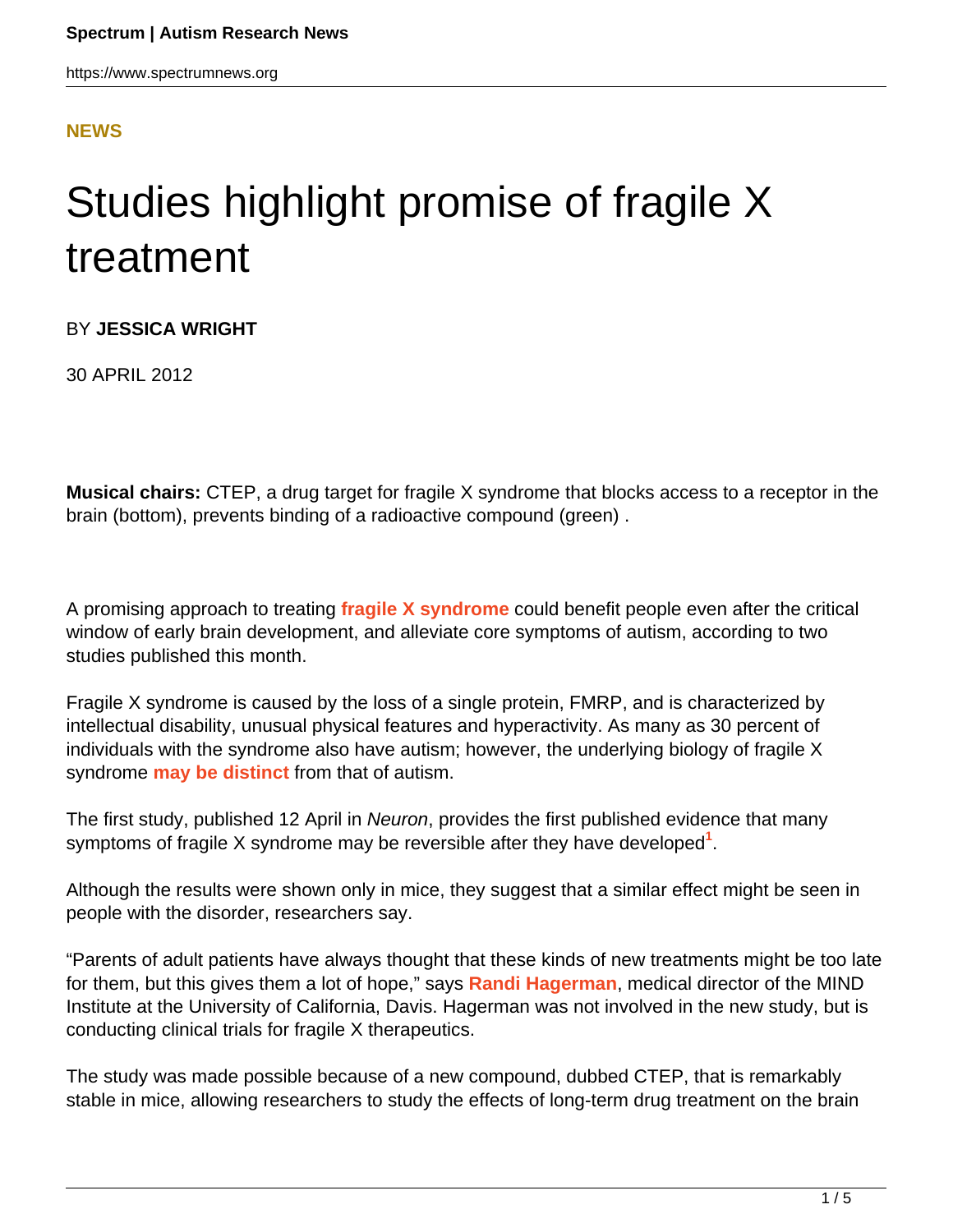https://www.spectrumnews.org

and behavior.

Mice that model fragile X syndrome started taking the compound at 4 to 5 weeks of age — the equivalent of adolescence in people — and showed a reversal of many neurobiological and behavioral symptoms after four weeks of treatment, the study found.

The second study, published last week in Science Translational Medicine, suggests that drugs developed to treat fragile X syndrome could also help individuals with other forms of autism**<sup>2</sup>** .

The study shows that inbred mouse strains that mimic many of the features of autism are more social and show fewer **[repetitive behaviors](../../../resources/sfari-wiki/repetitive-behavior)** when treated with a compound designed for fragile X syndrome that targets the same pathway as CTEP.

"It's incredible. It didn't have to work out like that," says **[Mark Bear](/author/?author=https%3A%2Fid.sfari.org%2Fmarkbear)**, Picower professor of neuroscience at the Massachusetts Institute of Technology and lead investigator on the Neuron study. "But I'm very pleased that it did."

## **Promising pathway:**

Both compounds target a cell-signaling pathway that is activated by a receptor molecule, called mGluR5, and which boosts the synthesis of many of the same proteins that are repressed by FMRP**<sup>3</sup>** . The mGluR family of receptors normally binds to glutamate, a chemical messenger that activates signals in the brain.

Most mGluR5 proteins sit on the outside of the signal-receiving ends of neurons, making them easy targets for small-molecule compounds that inhibit their activity. A 2007 study showed that cutting the number of mGLuR5 receptors in half in mice that model fragile X syndrome **[resolves many of](https://www.spectrumnews.org/news/2008/fragile-x-symptoms-reversed-in-mice) [the symptoms of the disorder](https://www.spectrumnews.org/news/2008/fragile-x-symptoms-reversed-in-mice)<sup>4</sup>** .

Seaside Therapeutics, a biotechnology company co-founded by Bear, and pharmaceutical giants Roche and Novartis have each developed therapeutic compounds targeting the mGluR5 pathway.

Roche, which co-led the Neuron study, is developing RG7090, an inhibitor of mGluR5 that is currently in clinical trials. CTEP is a mouse version of RG7090. RG7090 has a significantly shorter half-life in rodents compared with people, which makes studying the effects of chronic treatment challenging. By contrast, one dose of CTEP, which can be taken orally, deactivates most mGLuR5 receptors in the brain for about 48 hours.

A single dose of CTEP is enough to reverse the same features of fragile X syndrome — such as an **[overproduction of proteins in the brain](https://www.spectrumnews.org/in-brief/2012/molecular-mechanisms-lithium-treats-fragile-x-in-mice)** and susceptibility to seizures — as those treated by previous mGLuR5 inhibitors. It also corrects a process that allows neurons to change the strength of their connections in response to learning.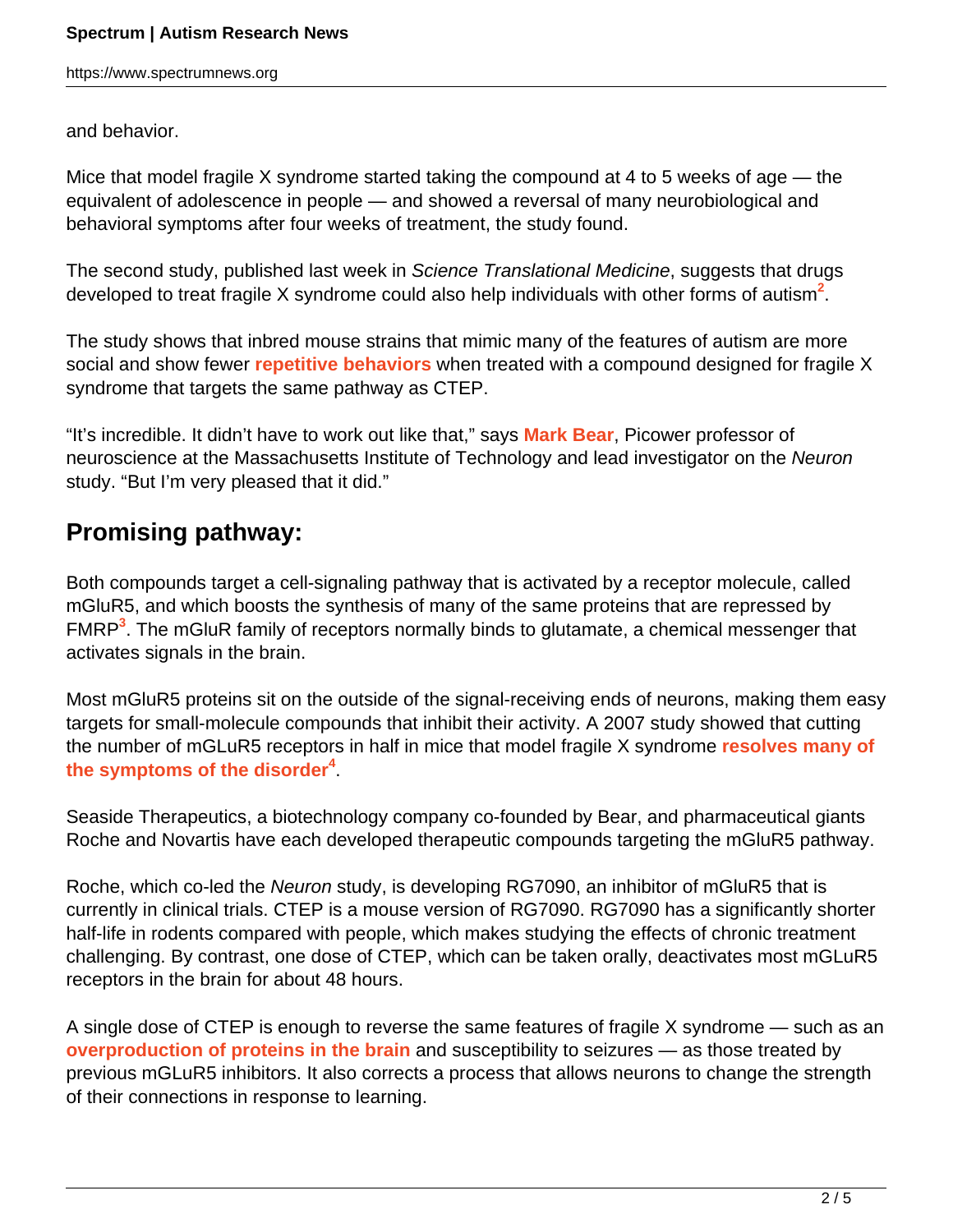But it took at least four weeks of continued treatment to see improvements in the behavioral features of the syndrome, including sensory sensitivities and problems with learning and memory.

After a total of 17 weeks of drug treatment, the equivalent of several years in people, CTEP alleviates the hyperactivity seen in fragile X mice. It also reduces the size of their testes, which are abnormally large in fragile X syndrome — a condition called machroorchidism.

"The fact that it reversed so many of the different symptoms, even the machroorchidism, is amazing," says Hagerman.

Other researchers note that in contrast to the mutant mice, the drug has only marginal effects on the neurobiology and behavior of control mice.

"This is the effect you want," says **[Kimberly Huber](/author/?author=https%3A%2Fid.sfari.org%2Fkimberlyhuber)**, associate professor of neuroscience at the University of Texas Southwestern Medical Center in Dallas. "If you're affecting normal functioning of the brain by blocking mGLuR5, that would not be desirable."

The study shows that the 'critical window' that allows for changes in the brain extends at least into adolescence in mice. Long-term drug treatment actually altered the neurons in the brains of the mice: The high density of **[dendritic spines](../../../resources/sfari-wiki/dendritic-spines)** — mushroom-like bodies on the signal-receiving branches of neurons — that is a feature of fragile X syndrome returned to control levels after four weeks of treatment.

## **Social function:**

The secondstudy used a different inhibitor of mGLuR5 activity, developed by Pfizer for research purposes, called GRN-529.

This study focused on two inbred strains of mice, which are lines in which both copies of each of their genes are identical. One of these strains, called BTBR, has characteristics that **[closely mimic](https://www.spectrumnews.org/conference-news/2010/society-for-neuroscience-2010/asocial-btbr-strain-is-autistic-mouse-researcher-claims) [the core deficits of autism](https://www.spectrumnews.org/conference-news/2010/society-for-neuroscience-2010/asocial-btbr-strain-is-autistic-mouse-researcher-claims)**. For example, BTBR mice show little interest in interacting with other mice, emit fewer ultrasonic vocalizations — cries that are inaudible to the human ear — in response to social cues, and go through long bouts of self-grooming.

The other strain, called C58/J, has a tendency to jump repeatedly — a behavior that may model the repetitive behaviors seen in individuals with autism.

No drug treatments are currently approved to treat the core symptoms of autism, in particular social deficits.

After BTBR mice are treated with a single dose of GRN-529, they groom themselves less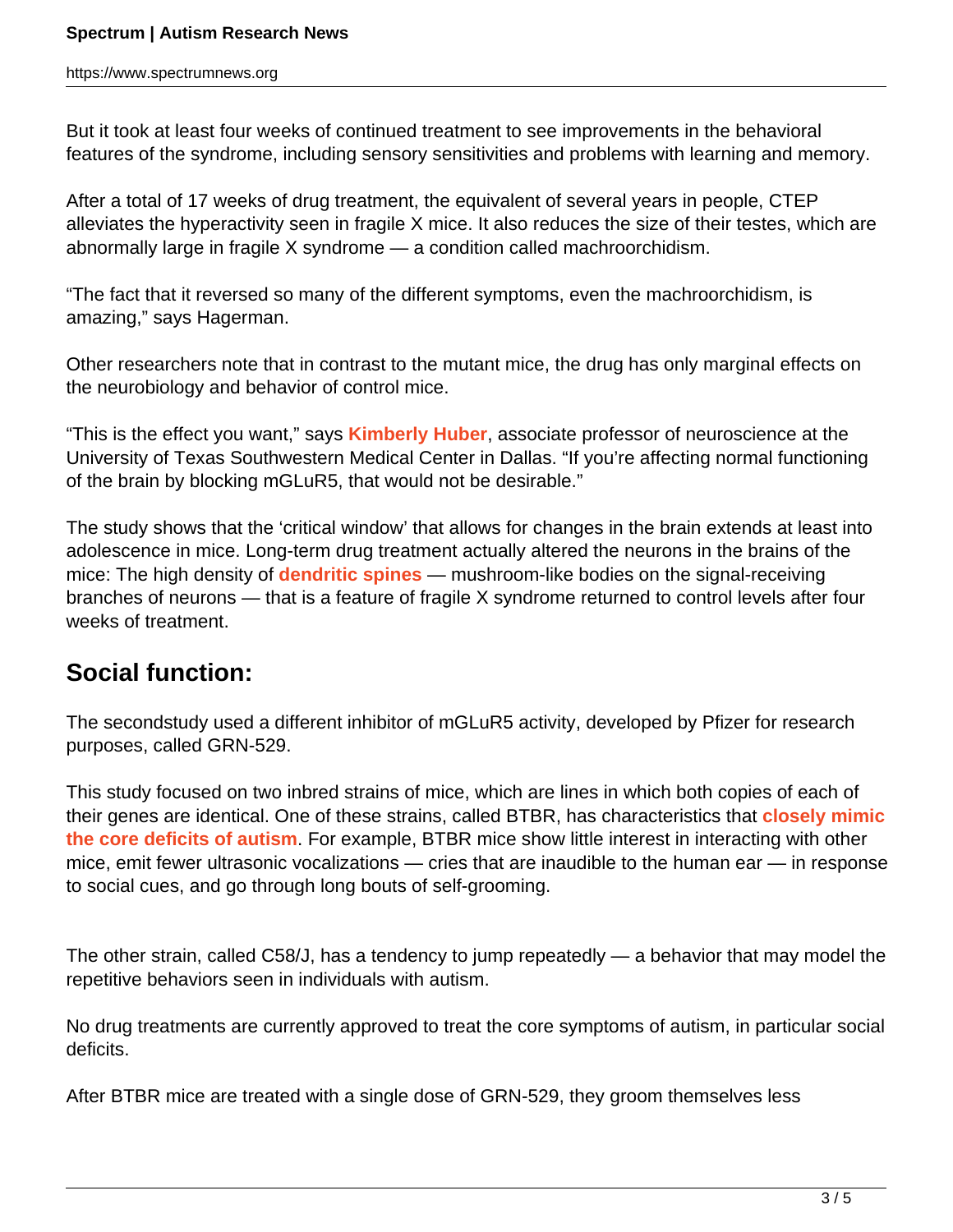frequently during a ten-minute interval than those given a placebo, the study found. This finding is in line with **[results shown for MPEP](https://www.spectrumnews.org/conference-news/2009/society-for-neuroscience-2009/therapies-reverse-autism-in-mouse-model)**, another mGLuR5 inhibitor that has been tested in these mice. GRN-529 treatment also lessens the repetitive jumping seen in the C58/J mice.

Most significantly, BTBR mice treated with the drug are more social than their untreated counterparts, the study found. They are more likely to choose to investigate another mouse in their cage instead of an object and to touch noses with other mice when allowed to freely interact.

An effect on social behavior "seemed extremely optimistic," says lead investigator **[Jacqueline](http://intramural.nimh.nih.gov/research/pi/pi_crawley_j.html) [Crawley](http://intramural.nimh.nih.gov/research/pi/pi_crawley_j.html)**, chief of behavioral neuroscience at the National Institute of Mental Health.

The results suggest that fragile X drugs that target mGluR5 could also treat autism. Researchers at Pfizer are planning to test the compound on mice with some of the genetic mutations associated with autism, including duplications and deletions of genomic regions. And drug companies plan to eventually extend clinical trials for fragile X syndrome drugs to individuals with autism, says Hagerman.

But showing an effect in mice is still a long way from treating people, researchers caution.

"It is not known if the gene mutations that alter behavior in the BTBR mice actually contribute to autism in humans, and the surface resemblance of mouse and human behaviors can be very misleading," notes Bear.

An advantage of these mouse studies, however, is that they allow researchers to perform experiments that are not easy to do in clinical trials.

Elizabeth Berry-Kravis, professor of pediatrics, biochemistry and neurology at Rush University Medical Center in Chicago, hopes that the fact that some symptoms took as long as 17 weeks to correct in the fragile X mice will encourage drug companies to conduct longer clinical studies.

"I don't think any of us expect people to just wake up and be better. It's going to take time. You have to have experience and to learn, even if your brain is in a little bit of a better place to do that learning," she says.

Crawley also says that she is "cautiously optimistic" that the promising results in the mouse studies could extend to people. "There are many reasons why something might work in mice and not in people, but this is at least a proof of principle that the mGluR5 receptor is a good target to keep looking at for treatments for autism."

Despite the promise of drugs targeting the mGLuR5 pathway, Bear says that researchers shouldn't stop looking for another approach. "We shouldn't now give up. We need to continue to work on targeting other steps in this signaling pathway with the hopes of having more shots on